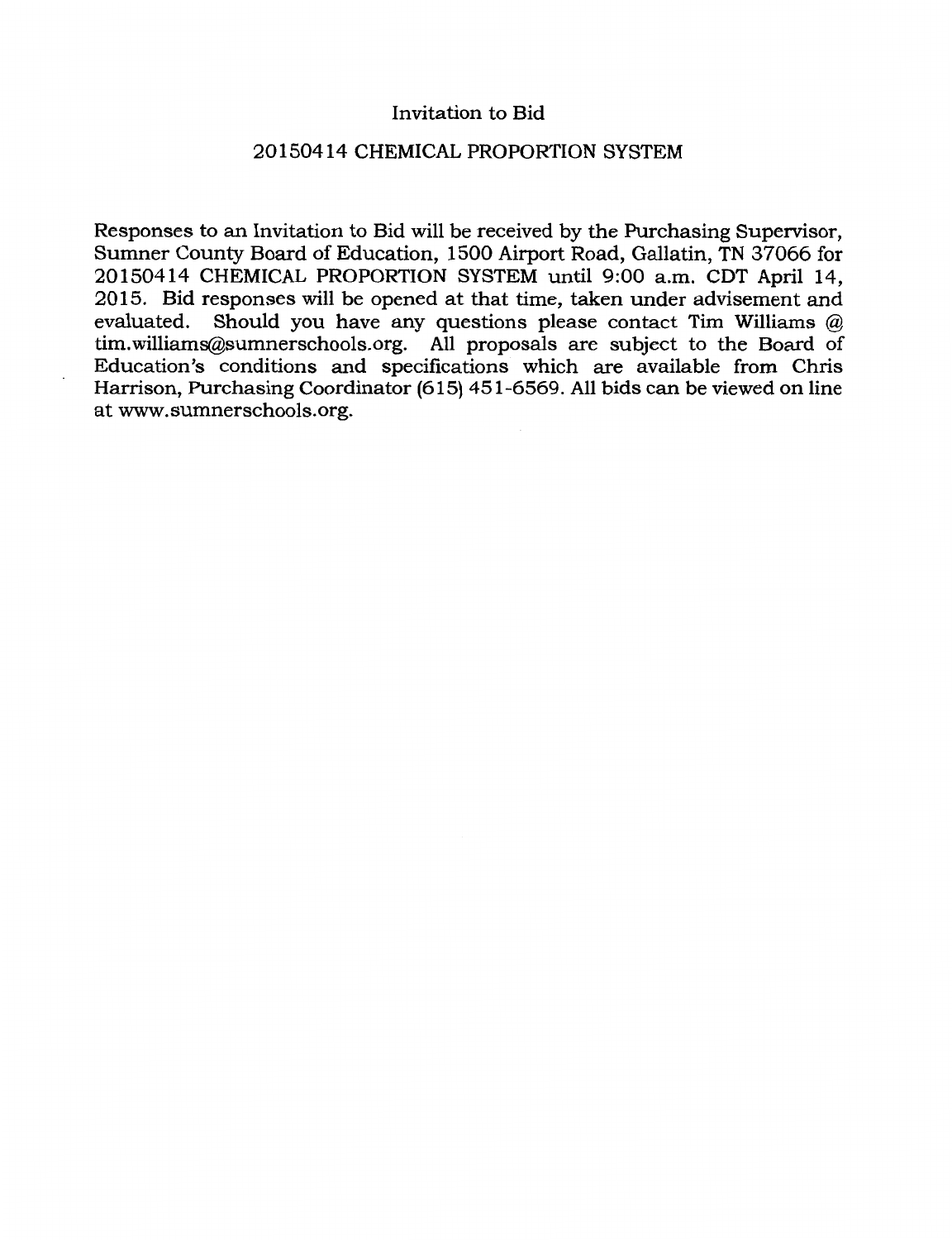#### NOTICE TO RESPONDENTS

Responses to an Invitation to Bid will be received by the Purchasing Supervisor in the SUPPORT SERVICE FACILITY CONFERENCE ROOM, Sumner County Board of Education, 1500 Airport Road Gallatin, TN 37066. They will be received until 9:00 A.M. Local Time APRIL 14, 2015 for 20150414 CHEMICAL PROPORTION SYSTEM, at which time the responses will be opened, taken under advisement and evaluated. *BIDS WILL BE POSTED ON www.sumnerschools.org* 

#### GENERAL REQUIREMENTS AND CONDITIONS

- 1. The Sumner County Board of Education reserves the right to accept or reject any and/or all responses in whole or in part, and to waive informalities therein.
- 2. Any responses received after the scheduled closing time for the receipt for responses will not be considered.
- 3. If a mistake is discovered after the responses are received, only the Sumner County Board of Education may allow the respondent to withdraw the entire response.
- 4. Partial payments will not be approved unless justification for such payment can be shown. Terms will be net 30 days.
- 5. Payment will not be made until the said 20150414 CHEMICAL PROPORTION SYSTEM are inspected and approved as meeting all specifications by persons appointed by the Sumner County Board of Education.
- 6. Responses submitted must be in a sealed envelope and marked on the outside as follows: RESPONSE: 20150414 CHEMICAL PROPORTION SYSTEM DEADLINE: 9:00A.M.; APRIL 14, 2015
- 7. Facsimile responses will not be considered.
- 8. If a successful bidder violates any terms of their bid, the contract, school board policy or any law they may be disqualified from bidding for a period of two years for minor violations or longer for major violations. Bids from disqualified bidders will not be accepted during the period of disqualification.
- 9. Prices quoted on the response (if any) are to be considered firm and binding until the said 20150414 CHEMICAL PROPORTION SYSTEM are in the possession of the Sumner County Board of Education.
- 10. No purchase or contract is authorized or valid until the issuance of a Board Purchase Order in accordance with Board Policy. No Board Employee is authorized to purchase equipment, supplies or services prior to the issuance of such a Purchase Order.
- 11. Any deviation from these stated terms, specifications and conditions must be coordinated with and approved in writing by the Purchasing Supervisor, Vicky Currey (615) 451-6560.
- 12. All bids that exceed \$25,000 must have the Company Name, License Number, Expiration Date thereof and License Classification of Contractor listed on outside of sealed envelope. As required by State of Tennessee Code Annotated 62-6-119.
- 13. The awarded bidder will be required to post a performance and payment bond in the amount of 25% of the contract price if it exceeds \$100,000 as stated by State of Tennessee Code Annotated 12-4-201.
- 14. If the project cost in excess of\$25,000 a performance bond must be secured by the requesting party in an amount equal to the market improvement value.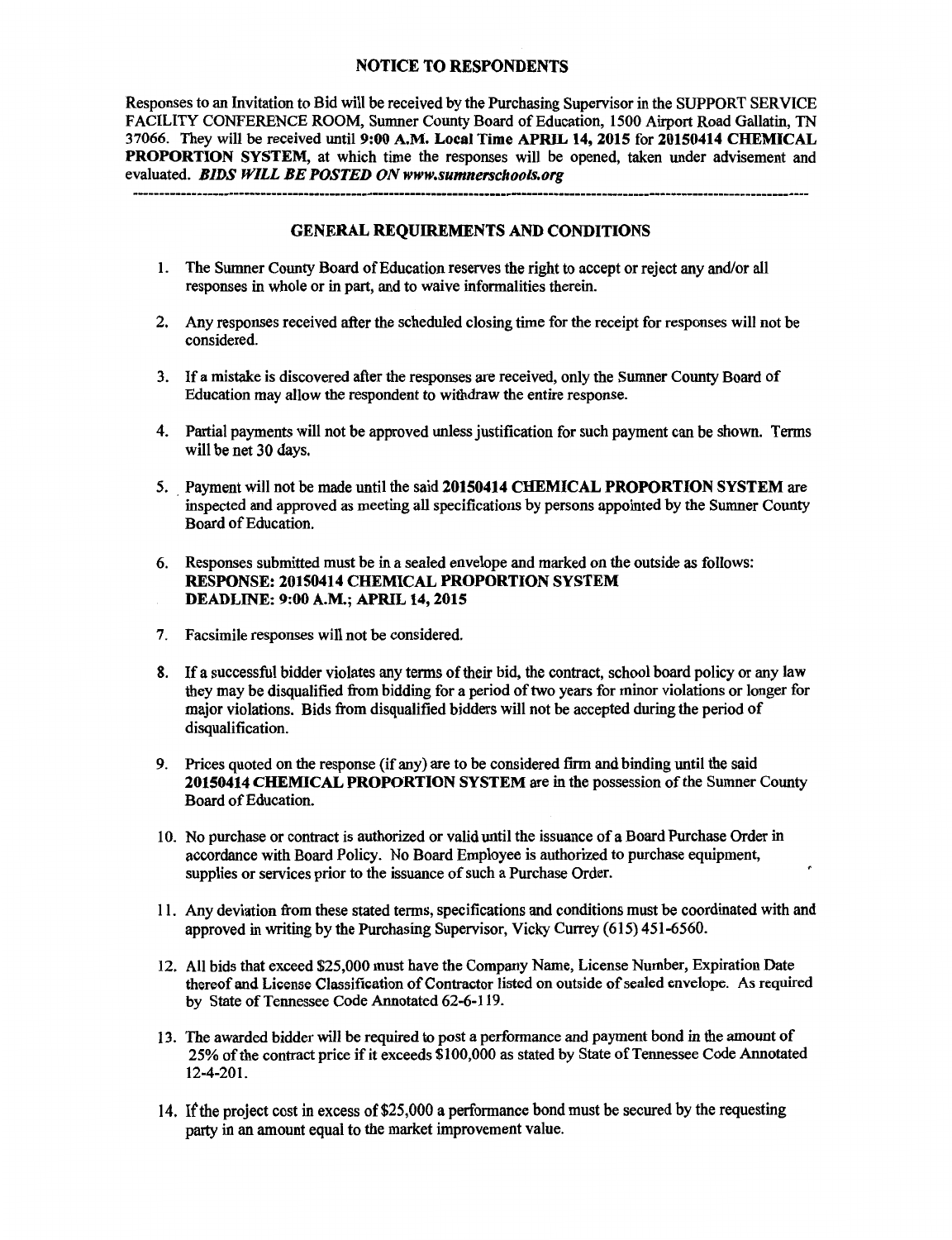

# SUMNER COUNTY BOARD OF EDUCATION

Request for Proposal (RFP) to provide: Chemical Proportion System (CPS)

Issued by: Sumner County Board of Education

Date Issued: April 1, 2015

Response Deadline: April 14, 2015 @ 9:00 am CT

*All documents received by the SCBOE in response to this RFP will be a matter of public record*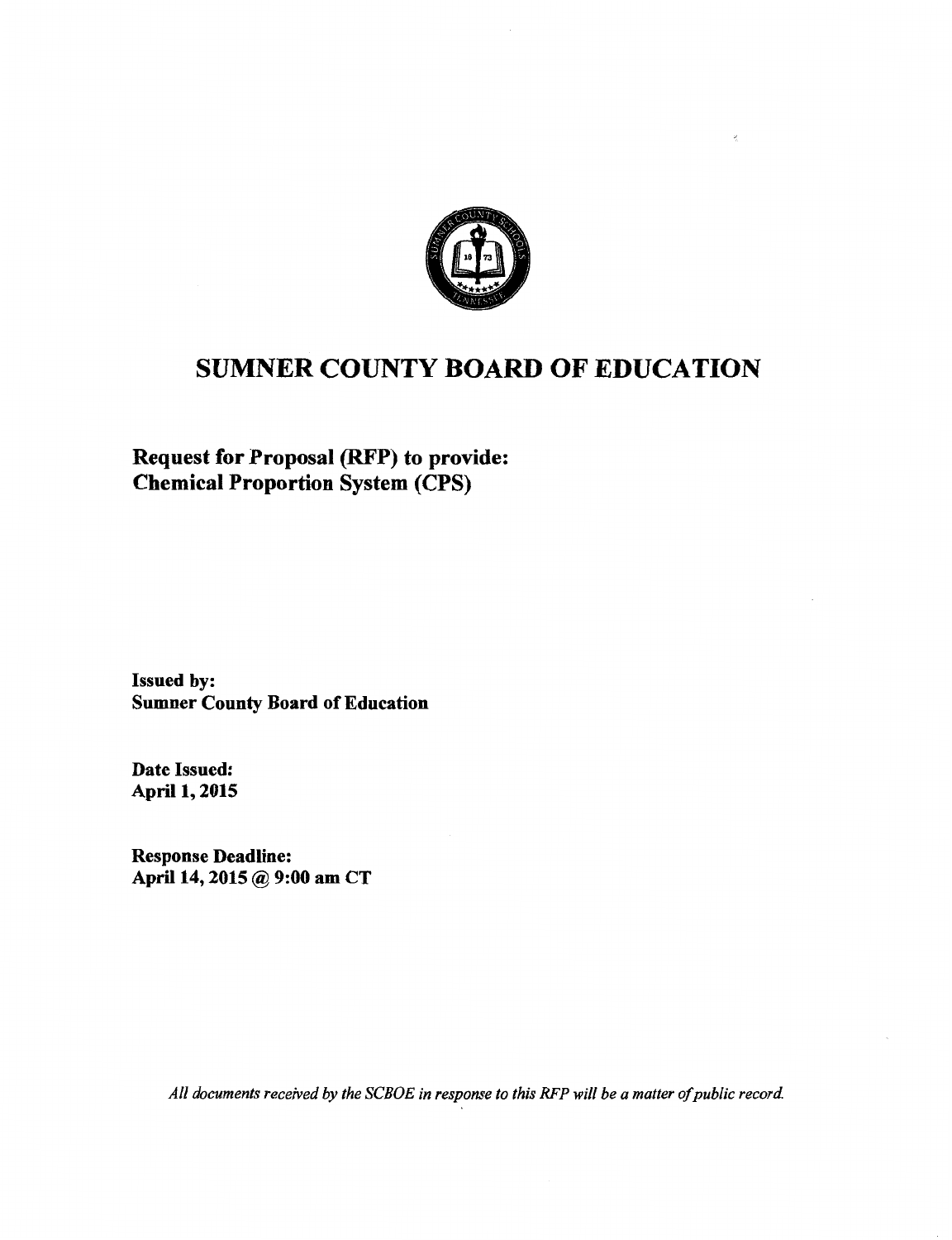#### **TABLE OF CONTENTS**

#### **INTRODUCTION**

#### **1. PROPOSAL GROUND RULES**

- 1.1 Queries and Primary Contact Person
- 1.2 Proposal Schedule
- 1.3 Proposal Deadline
- 1.4 Evaluation Criteria
- 1.5 Additional Information, Investigation, and Inspection
- 1.6 Reservations and Limitations

## **2. SCOPE OF REQUIREMENTS**

- 2.1 District Facilities
- 2.2 Chemical Management Requirements
- 2.3 Proposed Implementation
- 2.4 Additional Services

#### **3. BID RESPONSE REQUIREMENTS**

3.1 Program Design and Management

3.2 Qualifications

### **4. FINANCIAL PROPOSAL**

4.1 Base Proposal 4.2 Alternate Proposal

#### **APPENDICES**

Appendix A: Appendix B: School District Building Information Bid Form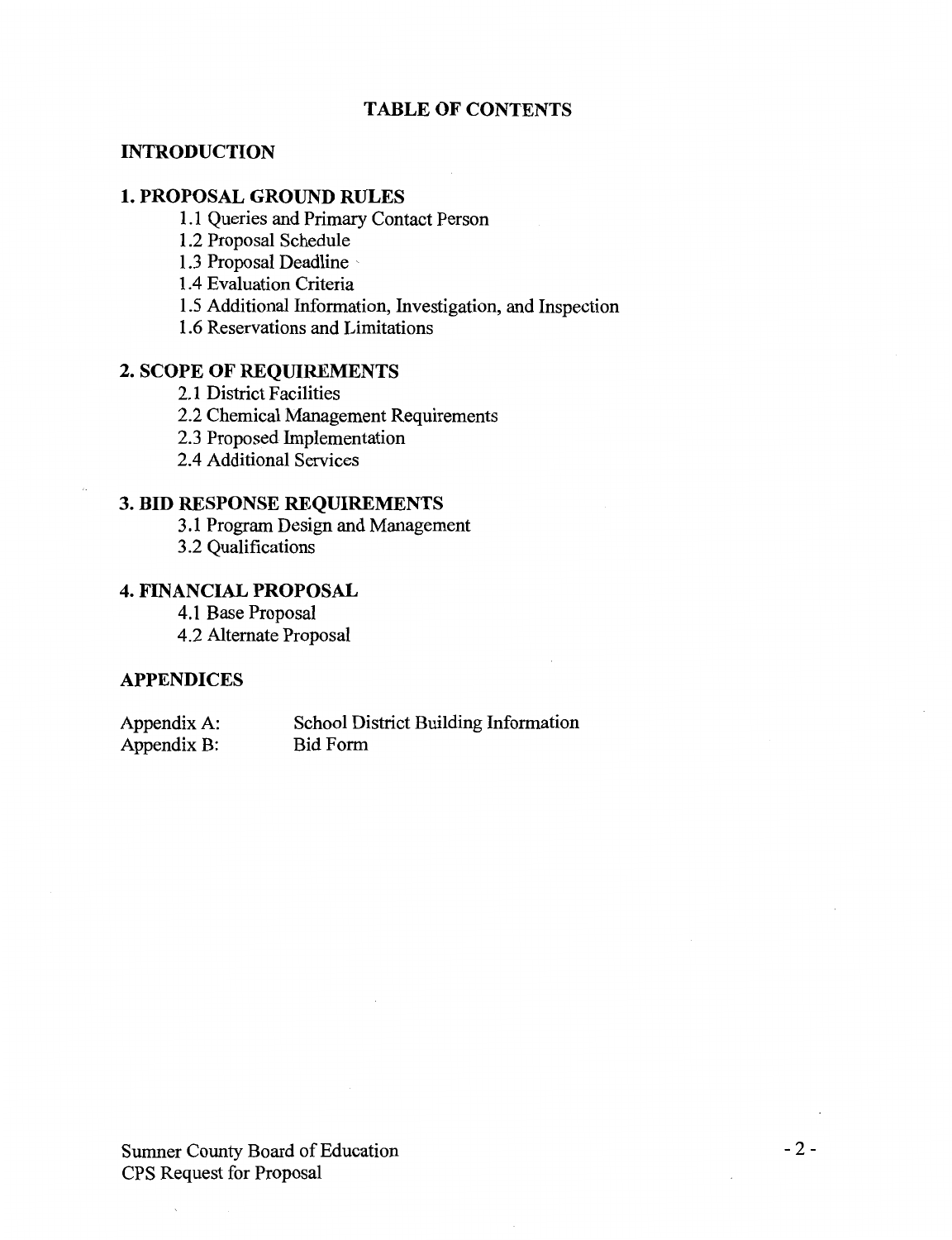## **INTRODUCTION**

The Sumner County Board of Education (henceforth SCBOE), is a large school district covering 530 square miles Sumner County, Tennessee. The SCBOE has 28,440 students and approximately 3750 employees housed in 53 facilities: 26 elementary schools, eleven middle schools, nine high schools (including Annex buildings), three specialty schools, four support facilities, and one administrative building.

The purpose of the SCBOE's CPS program is to:

- Optimize chemical purchasing
- Eliminate or reduce waste of chemical cleaners and disinfectants
- Provide a safe and easy method of diluting chemicals for use

It is intended that the awarded Bidder will work in partnership with SCBOE administration and custodial staff to provide a high level of service.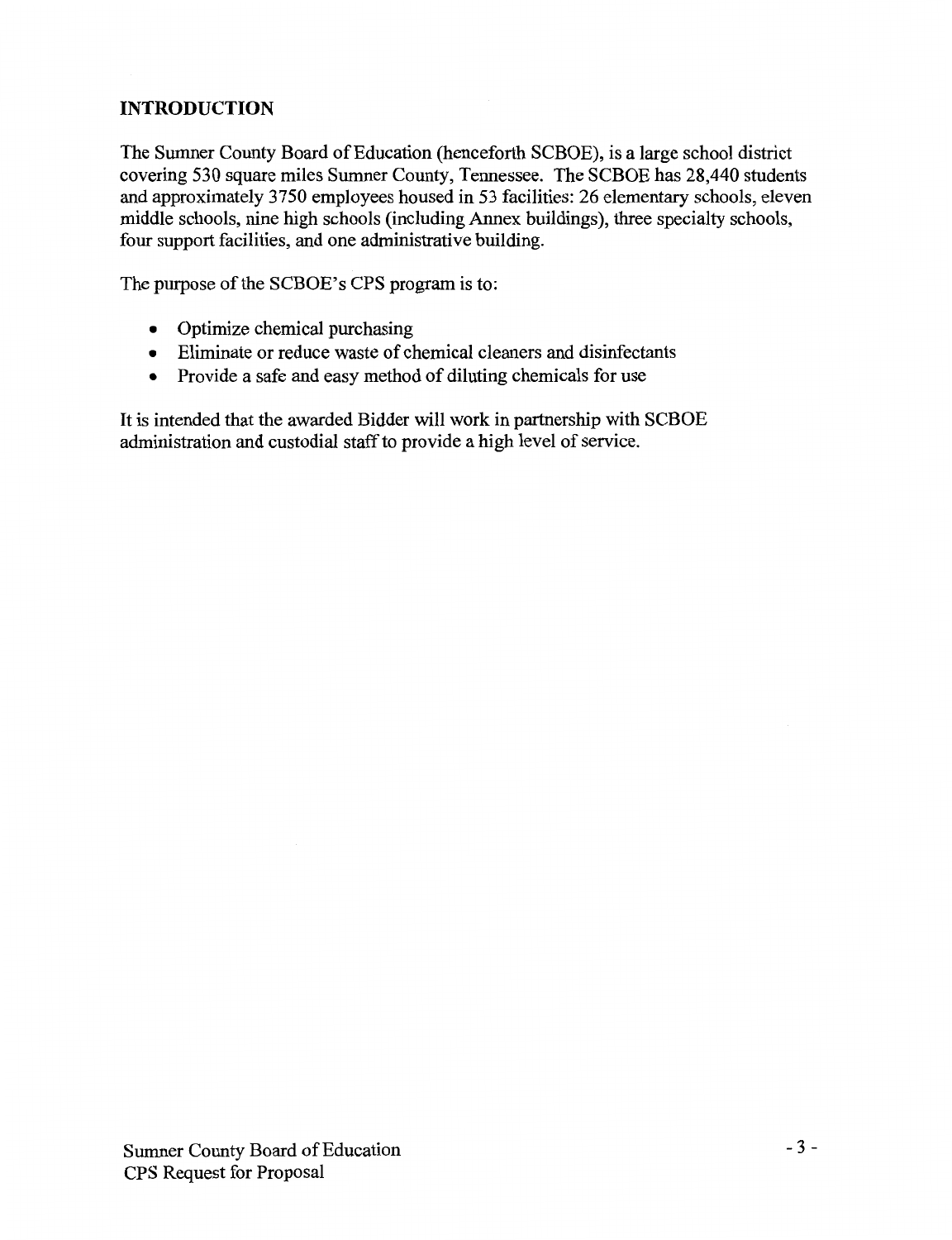## **PROPOSAL GROUND RULES**

#### **1.1 Queries and Primary Contact Person**

All inquires about this RFP must be made to the primary or secondary contact person for the SCBOE:

| Name:    | Tim Williams<br>Senior Administrative Asst. | Judy Franke<br>Admin. Secretary         |
|----------|---------------------------------------------|-----------------------------------------|
| Address: | 1500 Airport Road<br>Gallatin, TN 37066     | 1500 Airport Road<br>Gallatin, TN 37066 |
| Email:   | tim.williams@sumnerschools.org              | judy.franke@sumnerschools.org           |
| Phone:   | 615-451-5243                                | 615-230-0171                            |

All questions must be received by April 8, 2015 before 9:00 am CT. The identity of Bidders who submitted questions will be kept confidential.

#### **1.2 Proposal Schedule**

The planned timeline for the CPS selection process is presented below. The SCBOE expects to select a CPS Supplier by May 2015.

| April 1, 2015  | <b>RFP Release</b>                   |
|----------------|--------------------------------------|
| April 8, 2015  | Deadline for Submission of Questions |
| April 14, 2015 | Proposals Due and Opened             |

#### **1.3 Proposal Deadline**

A complete response to this RFP **in a sealed envelope** should contain one signed original copy and two hard copies **received no later than 1:00 pm CT on March 31, 2015** by:

| Name:                | Vicky Currey<br><b>Purchasing Coordinator</b> |  |  |  |
|----------------------|-----------------------------------------------|--|--|--|
| Address:             | 1500 Airport Road<br>Gallatin, TN 37066       |  |  |  |
| Email:               | vicky.currey@sumnerschools.org                |  |  |  |
| Phone:<br><b>FAX</b> | 615-451-6536<br>615-451-5241                  |  |  |  |

Proposals and all conditions therein shall remain effective for at least ninety (90) days from proposal submission date.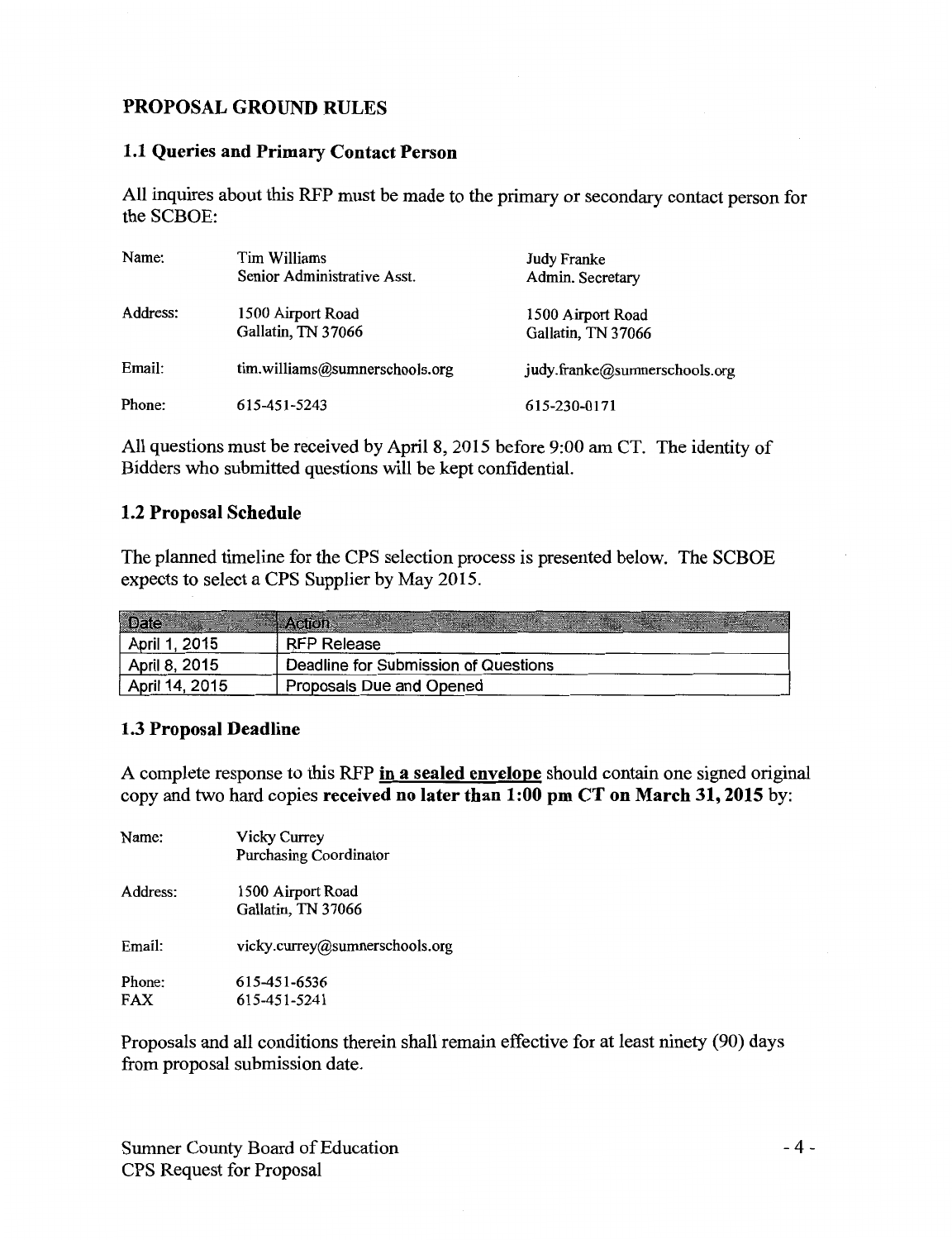## **1.4 Evaluation Criteria**

The SCBOE, at its sole option, will select the proposal which best fulfills the requirements and provides the highest level of service. Proposal will be evaluated based on the following criteria:

- Quality of proposal;
- Level of service provided:
- Cost to SCBOE;
- Support data provided;
- Supplier experience and qualifications

**NOTE:** Final approval is subject to a vote of the Board Members of the SCBOE.

## **1.5 Additional Information, Investigation, and Inspection**

The SCBOE may request additional information from Bidders to clarify elements of their bid proposals. The SCBOE may also make independent investigations as to the qualification of each Bidder. Such investigations may include contacting existing customers or visiting existing operations.

## **1. 7 Reservations and Limitations**

The SCBOE reserves the following rights and options:

- To reject any and all proposals that fail to meet the literal and exact requirements of the specifications provided in this RFP document;
- To accept the proposal that is, in the judgment of the SCBOE, in the best interest of the SCBOE and the SCBOE facilities;
- To reject any and all non-responsive proposals;
- To waive irregularities in any proposal as the SCBOE may elect to waive;
- To reject any and all proposals without cause;
- To issue subsequent requests for new proposals; and
- To discontinue its negotiations after commencing negotiations with a finalist, if progress is unsatisfactory, and commence discussions with another Bidder.

Bidders are expected to be knowledgeable about the sites to be served and determine the appropriate equipment to provide the required service.

The SCBOE will not reimburse any Bidder for any costs involved in the preparation and submission of proposals, in making an oral presentation, or in contract negotiations. Bidders are responsible for all costs associated with preparing and submitting the RFP.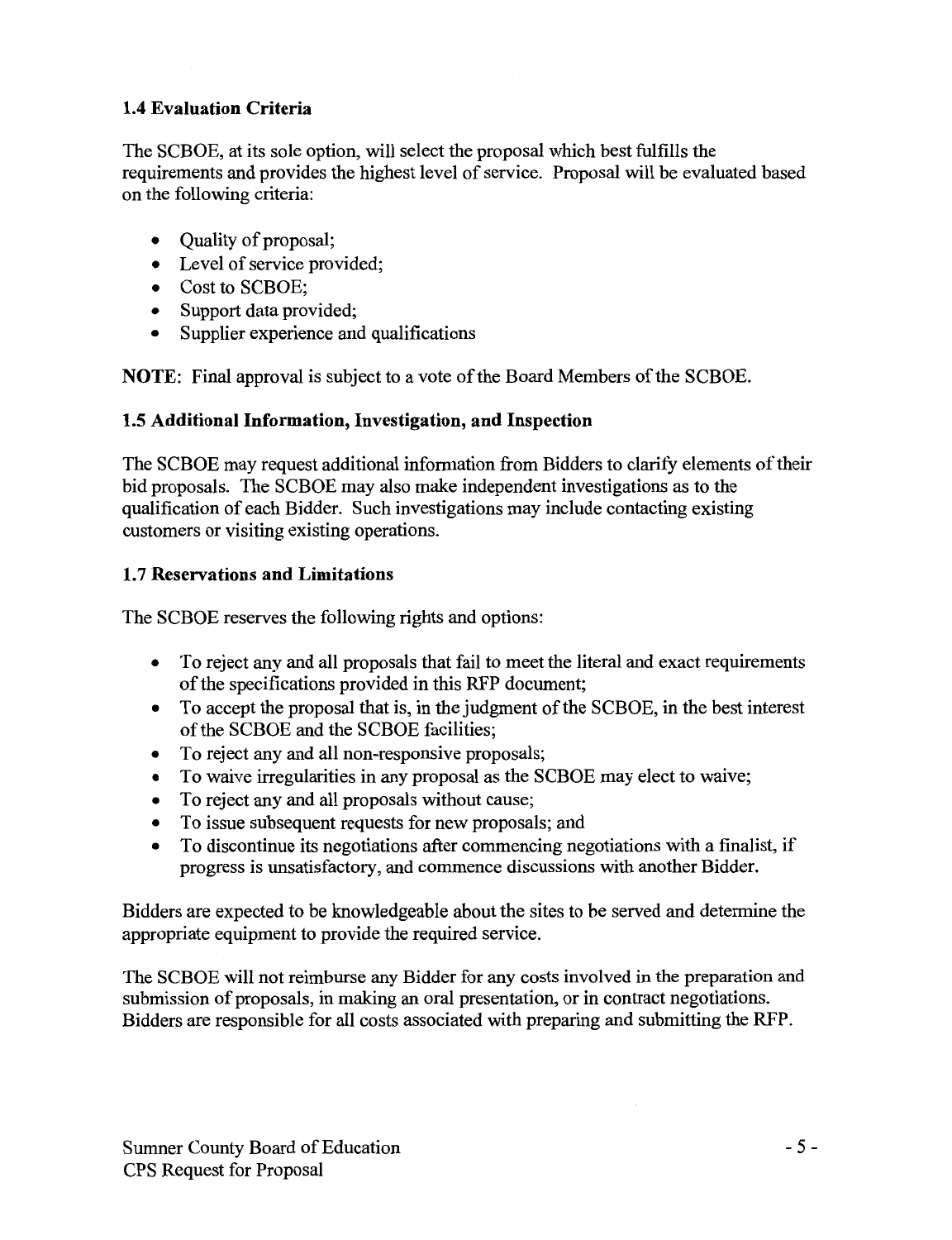## SCOPE OF REQUIREMENTS

## 2.1 District Facilities

This proposal requests CPS for all buildings listed in Appendix A. The required number of CPS listed in Appendix A are estimates only and do not reflect an accurate count.

## 2.2 Chemical Proportion System Requirements

## 2.2.1 Types of Chemicals

The awarded Bidder will adhere to the following guidelines for each type of chemical.

Disinfectant/Cleaner: Rated as Virucidal, Bactericidal, Tuberculocidal, and Fungicidal.

Specifications: Must be rated to kill HIV, HCV and HBV viruses, HlNl virus, Influenza A2/Hong Kong virus, Avian Flu, Herpes simplex Type 1 and 2, TB, MRSA and VRE on hard, inanimate nonporous environmental surfaces. Must be concentrated formula.

Uses: An ali-in-one bathroom cleaner and disinfectant.

## pH Neutral Cleaner: Green Seal Certified (documentation will be required)

Specifications: 1. Dries film free. Does not require rinsing. Neutral pH- will not damage or dull a floor's protective coating. Low foaming. Must be concentrated formula. 2. Must work in hard water. 3. pH value of the concentrate shall not be less than 6.8 nor more than 7.2.

Uses: A general purpose floor and washable surfaces cleaner.

## Glass Cleaner: Green Seal Certified (documentation will be required)

Specifications: Leaves surfaces film free and streak free. Must be concentrated formula.

Uses: For use on glass and glass-like surfaces.

### Please include a list of all chemicals, including a discount price, that work with the CPS.

In addition, for any chemicals that the SCBOE is not familiar with, the vendor must be able to supply, free of charge, a sample of each chemical in sufficient quantity to test the effectiveness of that chemical. Samples are to be supplied at the SCBOE's request only.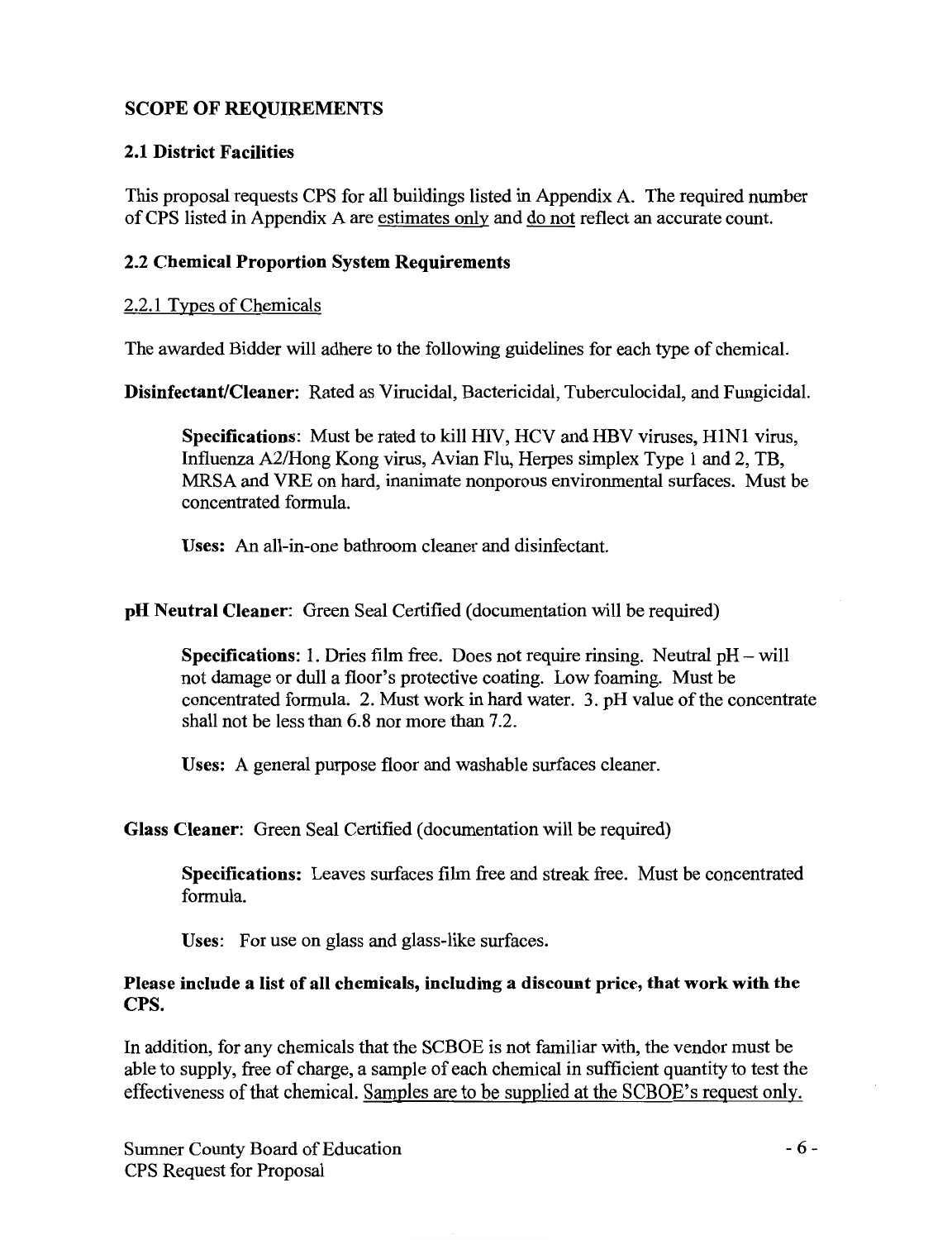## 2.2.2 Types of Chemical Proportion System

The awarded Bidder will adhere to the following guidelines:

- (1) Must dispense for both quart size spray bottle and mop bucket.
- (2) Must be convenient and easy to use.
- (3) Cost of CPS must be listed, if applicable.
- ( 4) Replacement dispenser cost, if applicable, must be disclosed prior to bid being awarded.
- (5) CPS must be able to dispense up to 7 different products, plus water, without unhooking from the water source or using a tee splitter.

NOTE: The number of CPS listed in Appendix A is an estimate only and does not reflect an accurate count of the systems that will be required. More or less may be necessary.

## 2.2.3 Spray Bottles

Bidder must disclose availability of screen-printed spray bottles. If not available, bidder must provide labels for generic spray bottles. Any cost to the SCBOE must be disclosed.

## 2.2.4 MSDS

The awarded Bidder will provide the SCBOE with any MSDS information. If changes occur to the MSDS during the course of the contract, it will be the sole responsibility of the awarded Bidder to provide the new MSDS.

## 2.3 **Proposed Implementation**

The SCBOE proposes the following approach:

- Program Start Date: It is proposed that the program begin in July 2015.
- CPS Program Transition: Over a two month period from July to August, the awarded Bidder will install CPS systems into the facilities listed in Appendix A. If installation is not available by awarded Bidder, it must be disclosed.
- The awarded Bidder must disclose any installation cost, if applicable, per CPS.

## **2.4 Additional** Services

The CPS awarded Bidder will be expected to perform a level of service to the CPS. This service will include but is not limited to the following:

- Servicing of defective CPS
- Replacement of defective CPS (Cost, if applicable, must be disclosed)
- Routine service call to gauge working condition of CPS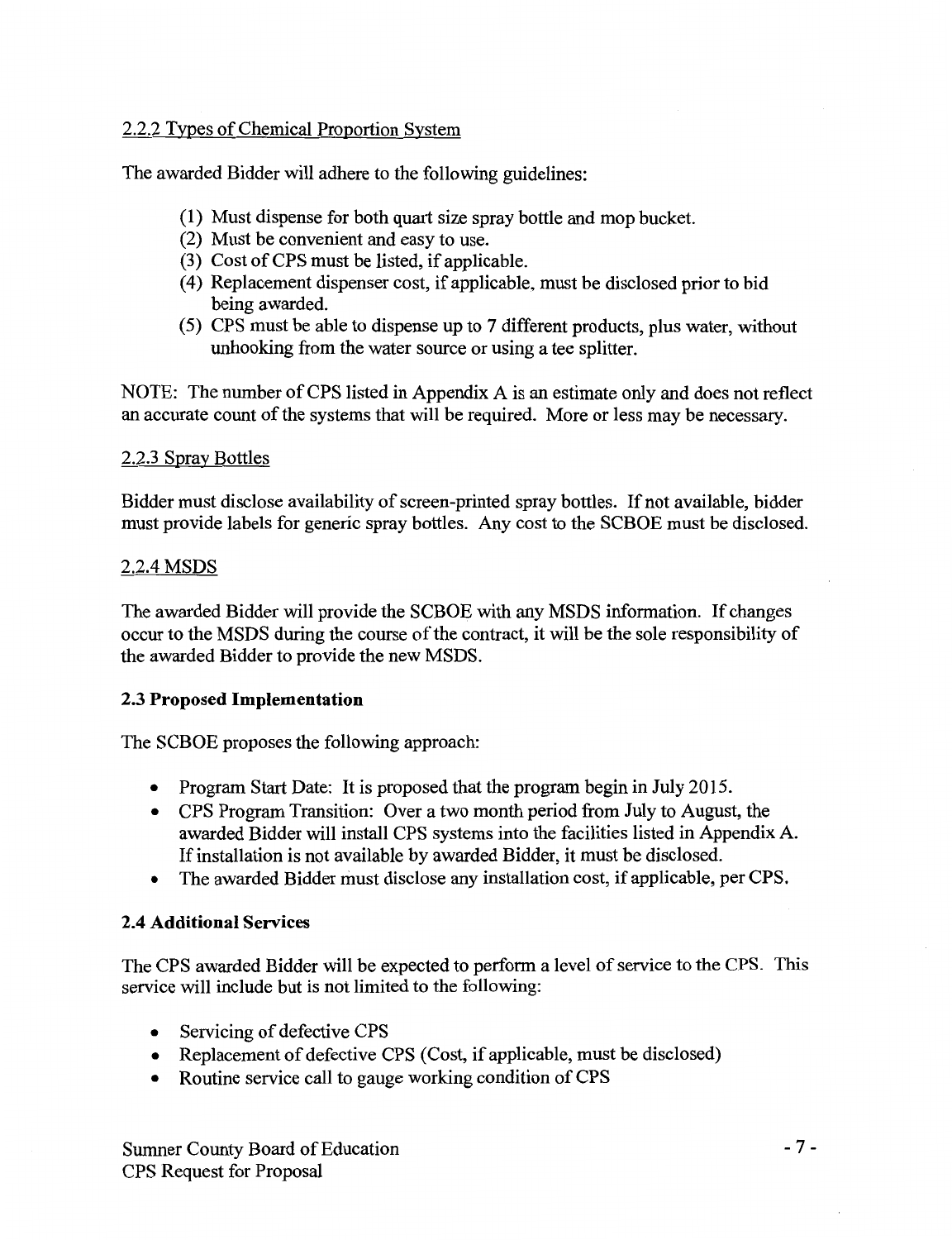The awarded Bidder will provide regular training on the use of their chemicals and CPS. Any and all training provided for the use of the CPS and chemicals will be at the cost of the awarded Bidder.

The awarded Bidder must also be able to provide a web based training program. Program must consist of various different tests for new employees. A training program with a series of training videos for daily cleaning, floor care, and general cleaning. Must have program for site evaluation and be accessible from mobile devices.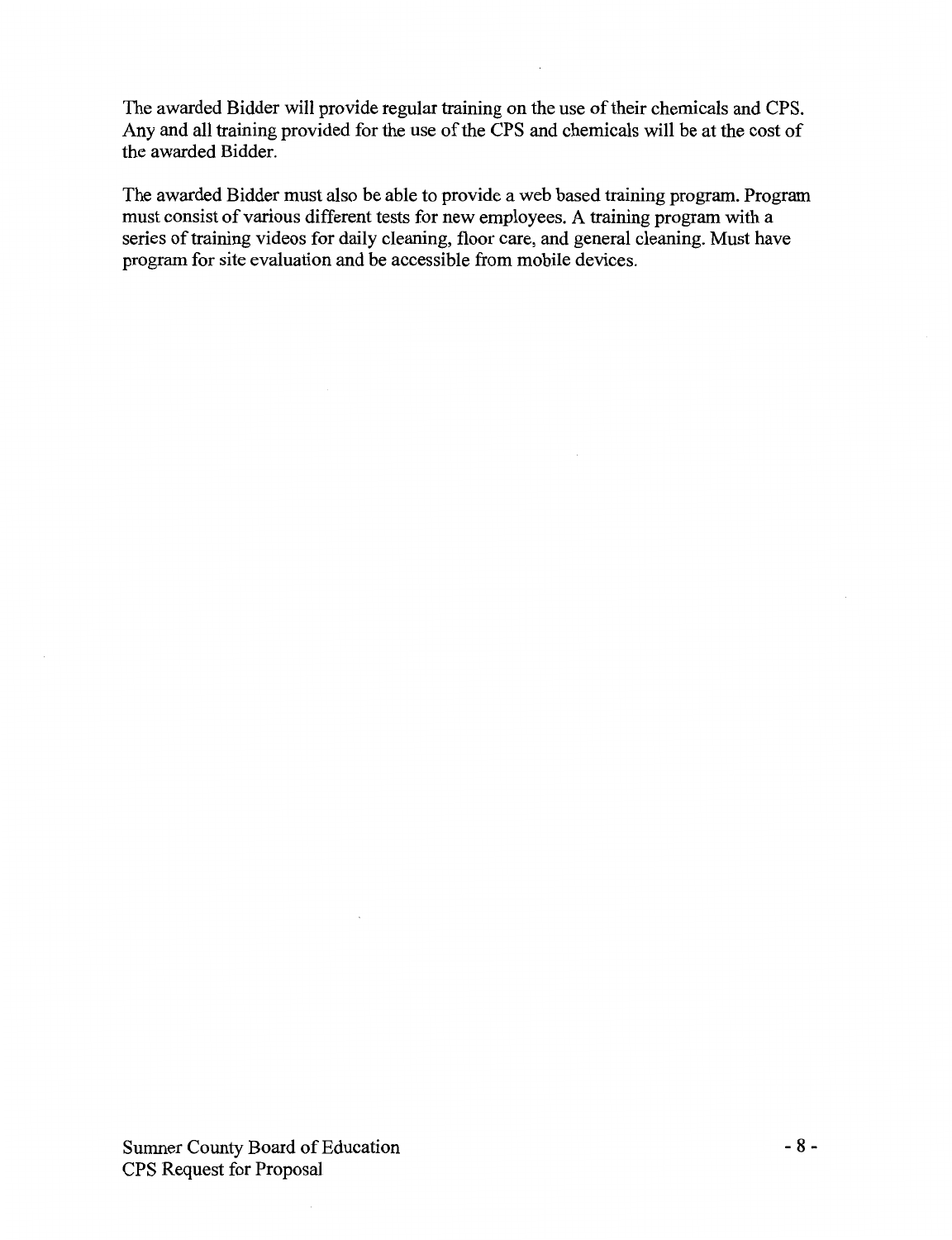## **BID RESPONSE REQUIREMENTS**

Each Bidder must respond to Section 3.1 and Section 3.2 with a text proposal.

Note: Pricing proposals in Section 4 should be completed using the bid forms in Appendix C.

## **3.1 Program Design and Management**

Please provide the following information:

- Please describe your plan for a CPS program for the SCBOE. Specify how it will meet the requirements noted in Section 2.2
- Comment on the feasibility of meeting the dates outlined in the Proposed Implementation approach identified in Section 2.3. Include any thoughts you may have for alternative roll-out plans that could improve the CPS implementation.
- Comment on ability of your personnel to complete the installation. If no personnel are available, suggest alternate for installation.
- Identify what resources you will devote to the SCBOE, including training or other resources you have available to provide to the SCBOE.

## **3.2 Qualifications**

Bidders are required to list three of your current major customers. Include at least one company that you provide services to that has requirements comparable to those of the SCBOE. For each customer named, indicate:

- Number of years as a customer;
- Contact names and numbers;
- General type of business of customer;
- Services your company provides and relevant measure of success.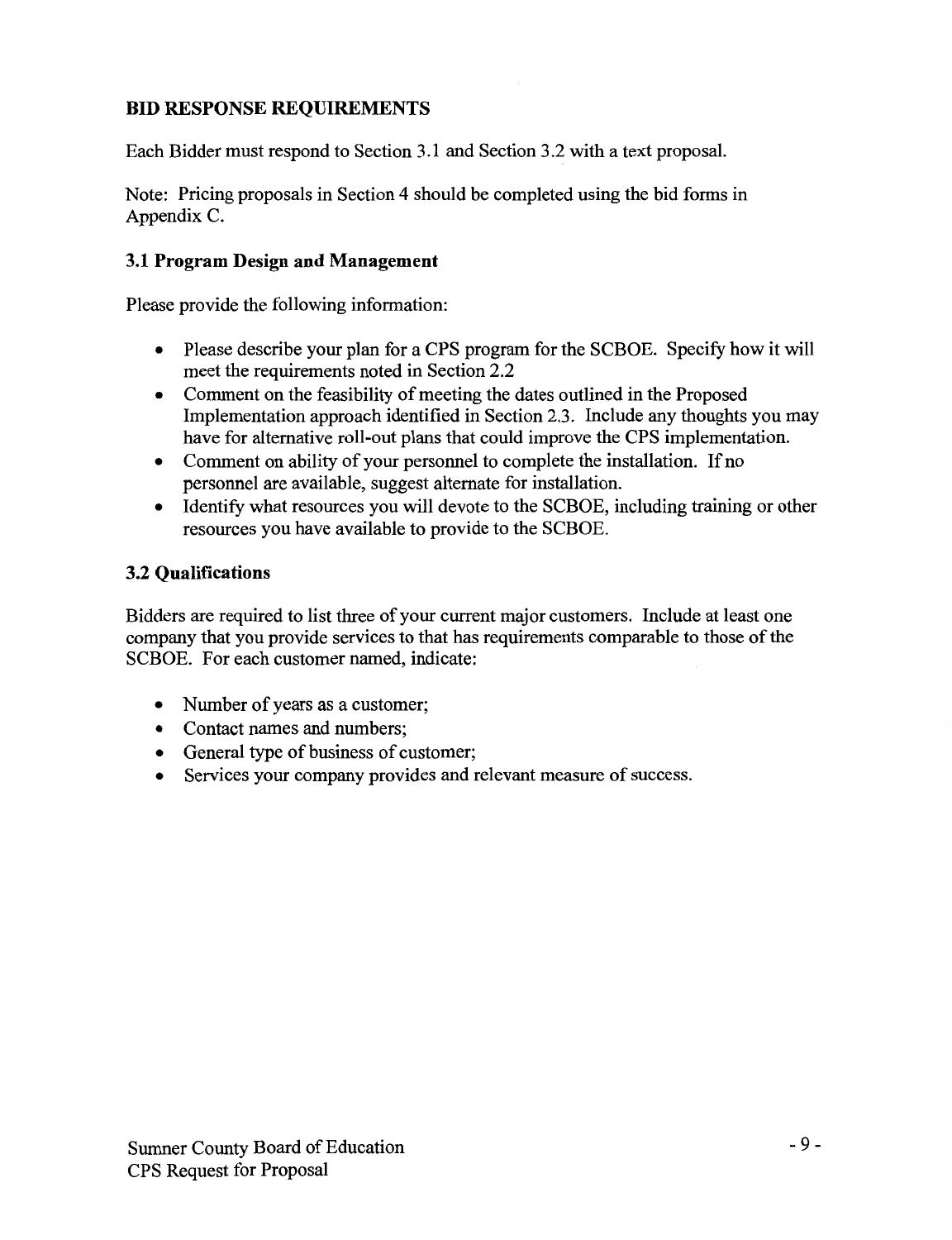## FINANCIAL PROPOSAL

## 4.1 Base Proposal

The SCBOE is seeking a CPS Provider that can meet the requirements of Sections 2 and 3. While the SCBOE recognizes that the marketplace for a CPS is broad, the SCBOE will seek a Provider that best meets its' needs. The proposal should list any and all costs requested. Failure to provide the information requested will be grounds for your proposal to be rejected.

NOTE: The SCBOE is a tax-exempt government agency.

## 4.1.1 Cost of Services

Using the forms provided in Appendix B, please complete the following:

- Appendix B1: A bid quote for providing, installing and maintaining a CPS. Assume a three-year contract, with two one-year renewal options. Include:
	- o Include any fees, if applicable, for shipping of CPS
	- o Include any fees, if applicable, for maintenance to CPS
	- o Include any fees, if applicable, for installation of CPS *(This cost must not be included as part of the cost of chemicals. It must be separate)*
	- o Include Dimensions of CPS
- Appendix B2: A bid quote for providing chemicals for CPS. Assume a threeyear contract, with two one-year renewal options. Include
	- o Break down cost of chemicals to per container and end-use cost
	- o Include size of container recommended and any alternate size containers
	- o Include dilution ratio
	- o Include the number of individual chemical containers per case
- Appendix B3: A bid quote for providing screen-printed spray bottles, if applicable. If not available, disclose availability of labels and any cost associated.

## NOTE: All shipping will be to one centralized warehouse. NOTE: Shipping must not be billed separately.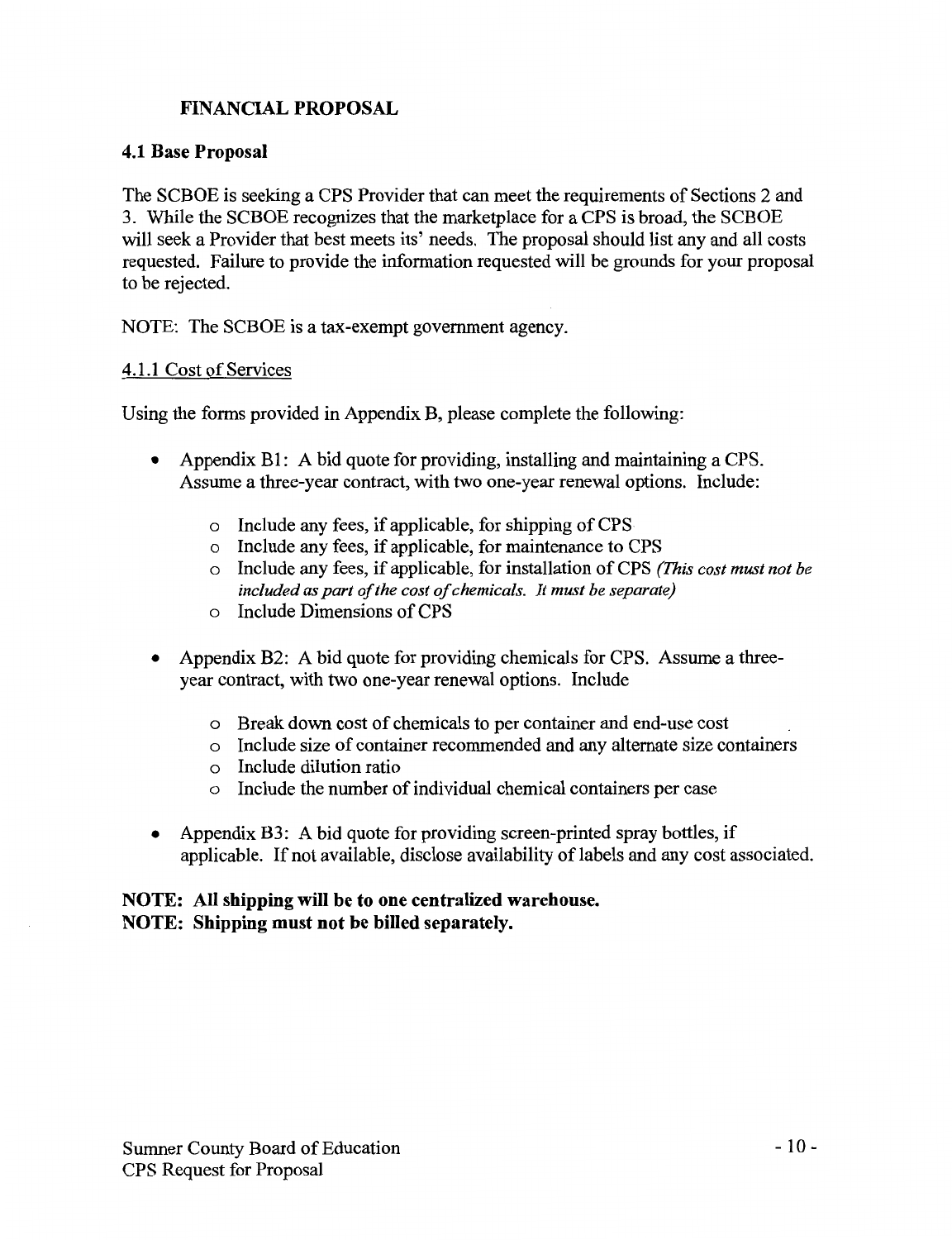Please note that the following dates represent a calendar school year for the SCBOE.

Base Year July 1, 2015- June 30, 2016 Year 2 July 1, 2016 – June 30, 2017 Year 3 July 1, 2017 – June 30, 2018

\*\*Price increases are valid for the dates provided. NO increase can happen outside of these dates.

### 4.1.2 Contract Period

The awarded Bidder will be under a contract with the SCBOE for a period of three years with an option for two one year extensions. The contract will begin on July 1, 2015 and will end on June 30, 2018.

#### 4.L3 Terms

The CPS agreement with the SCBOE will be for a three (3) year period. The SCBOE shall have the option to extend the agreement for up to two (2) one-year extension periods provided it gives notice to the contractor sixty daysprior to the expiration of the agreement or extension thereof.

Effective July 1, 2016 and July  $1<sup>st</sup>$  of each contract year, the cost of service may be adjusted to reflect

(1) Any changes, which may have occurred in the Consumer Price Index published in the month immediately prior to any renewal by the U.S. Department of Labor ("CPI") for each year of these agreements, but not to exceed 5% each year.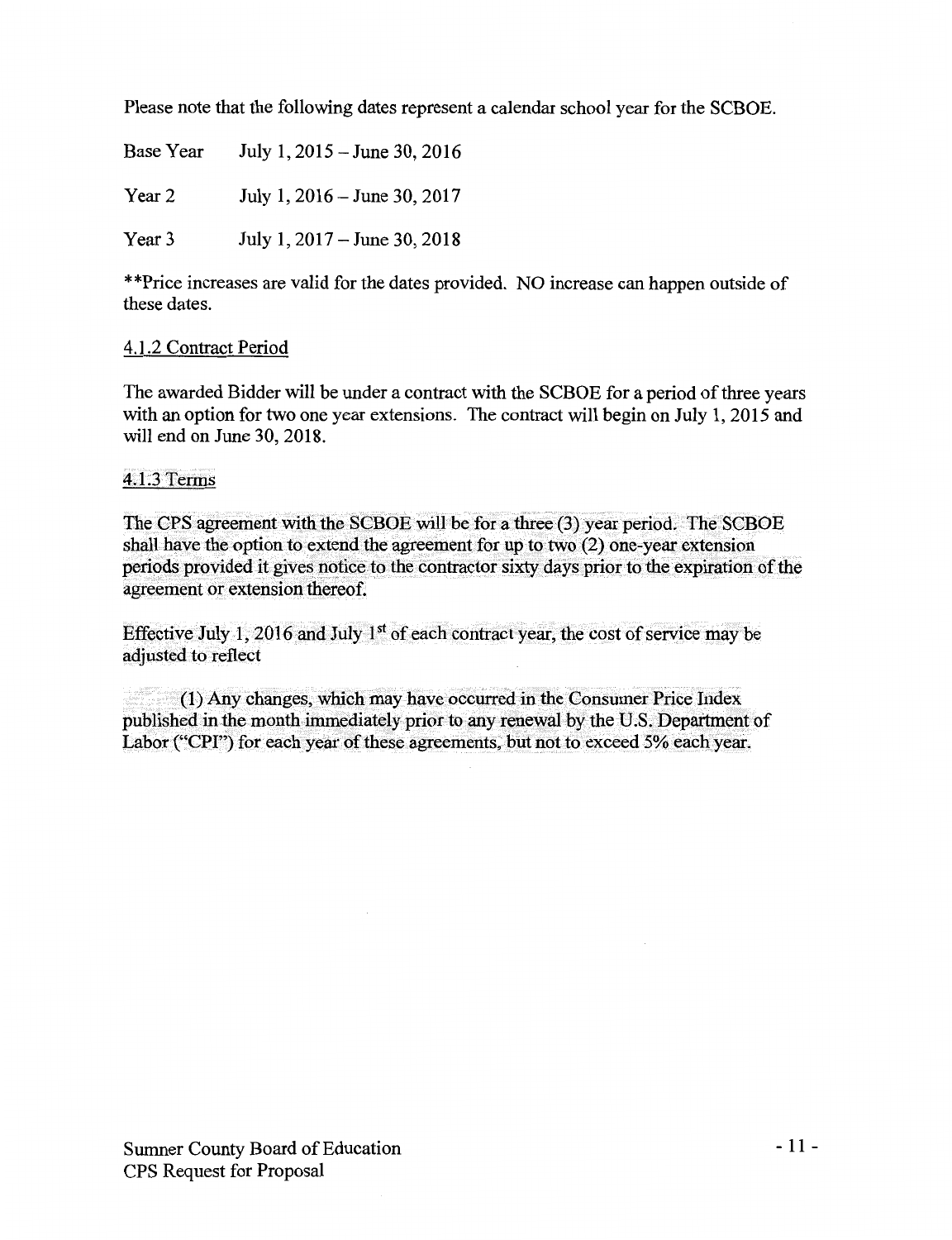|                                       |                           |                                  |       | # of CPS        |
|---------------------------------------|---------------------------|----------------------------------|-------|-----------------|
| <b>Facility Type / Building Name</b>  | Address                   | CITY OF                          | ZP    | <b>REQUIRED</b> |
| <b>Administration and Maintenance</b> |                           |                                  |       |                 |
| <b>Administration Building</b>        | 695 East Main St          | Gallatin                         | 37066 | 3               |
| E.B. Wilson                           | 695 East Main St          | Gallatin                         | 37066 | 1               |
| <b>Teacher Center</b>                 | 695 East Main St          | Gallatin                         | 37066 | 2               |
| James W. Hawkins Bldg. - Material     |                           |                                  | 37066 | 1               |
| Center                                | 695 East Main St          | Gallatin<br>Gallatin             | 37066 | 4               |
| Support Services Bldg.                | 1500 Airport Rd.          |                                  |       |                 |
| <b>Elementary Schools</b>             |                           |                                  |       |                 |
| Beech Elem.                           | 3120 Long Hollow Pike     | Hendersonville                   | 37075 | 6               |
| Benny Bills Elem.                     | 1030 Union School Rd      | Gallatin                         | 37066 | 4               |
| Bethpage Elem.                        | 420 Old Hwy 31E           | <b>Bethpage</b>                  | 37022 | 3<br>4          |
| Burrus Elem.                          | Drakes Creek Road         | Hendersonville                   | 37075 | 4               |
| Clyde Riggs Elem.                     | 211 Fountain Head Rd      | Portland                         | 37148 | 4               |
| Gene Brown Elem.                      | 115 Gail Dr               | Hendersonville<br>Hendersonville | 37075 | 3               |
| George Whitten Elem.                  | 140 Scotch St             |                                  | 37075 | 6               |
| Guild Elem.                           | 1018 South Water St       | Gallatin                         | 37076 | 4               |
| H.B. Williams Elem.                   | 115 S. Palmer Chapel Rd   | <b>White House</b>               | 37188 |                 |
| Howard Elem.                          | 805 Long Hollow Pike      | Gallatin                         | 37066 | 4               |
| Indian Lake Elem.                     | 505 Indian Lake Rd        | Hendersonville                   | 37075 | 5               |
| J.W. Wiseman Elem.                    | 922 South Broadway        | Portland                         | 37148 | 4               |
| Jack Anderson Elem.                   | 250 Shute Ln              | Hendersonville                   | 37075 | 4               |
| Lakeside Park Elem.                   | 204 Dolphus Dr            | Hendersonville                   | 37075 | 3               |
| Madison Creek Elem.                   | 1040 Madison Creek Rd     | Goodlettsville                   | 37072 | 4               |
| Millersville Elem.                    | 1248 Louisville Hwy       | Goodlettsville                   | 37072 | 2               |
| Nannie Berry Elem.                    | 138 Indian Lake Rd        | Hendersonville                   | 37075 | 4               |
| North Sumner Elem.                    | 1485 North Sumner Rd      | Bethpage                         | 37022 | 2<br>2          |
| Oakmont Elem.                         | 3323 Highway 76           | Cottontown                       | 37048 | 4               |
| Portland Gateview Elem.               | 1098 Gateview Dr          | Portland                         | 37148 | 4               |
| Station Camp Elem.                    | 1020 Bison Tr             | Gallatin                         | 37066 | 3               |
| <b>Union Elementary</b>               | 516 Carson St             | Gallatin                         | 37066 | 4               |
| Vena Stuart Elem.                     | 780 Hart St               | Gallatin                         | 37066 |                 |
| Walton Ferry Elem.                    | 732 Walton Ferry Rd       | Hendersonville                   | 37075 | 3<br>4          |
| Watt Hardison Elem.                   | 300 Gibson St             | Portland                         | 37148 | 4               |
| Westmoreland Elem.                    | 4178 Hawkins Dr           | Westmoreland                     | 37186 |                 |
| <b>Middle Schools</b>                 |                           |                                  |       |                 |
| Ellis Middle                          | 100 Indian Lake Rd        | Hendersonville                   | 37075 | 5               |
| <b>Hawkins Middle</b>                 | 487A Walton Ferry Rd      | Hendersonville                   | 37075 | 4               |
| Knox Doss Middle @ Drakes Creek       | 1338 Drakes Creek Rd      | Hendersonville                   | 37075 | 5               |
| <b>Portland East Middle</b>           | 604 South Broadway        | Portland                         | 37148 | 5               |
| <b>Portland West Middle</b>           | 110 Nolan Private Dr      | Portland                         | 37148 | 6               |
| <b>Rucker Stewart Middle</b>          | 350 Hancock St            | Gallatin                         | 37066 | 5               |
| Shafer Middle                         | 240 Albert Gallatin Rd    | Gallatin                         | 37066 | 6               |
| <b>Station Camp Middle</b>            | 281 Big Station Camp Blvd | Gallatin                         | 37066 | 5               |
| T.W. Hunter Middle                    | 2101 New Hope Rd          | Hendersonville                   | 37075 | 6               |
| <b>Westmoreland Middle</b>            | 4128 Hawkins Dr           | Westmoreland                     | 37186 | 6               |
| White House Middle                    | 2020 Highway 31W          | <b>White House</b>               | 37188 | 6               |

## **Appendix A: School District Building Information**

*continued-*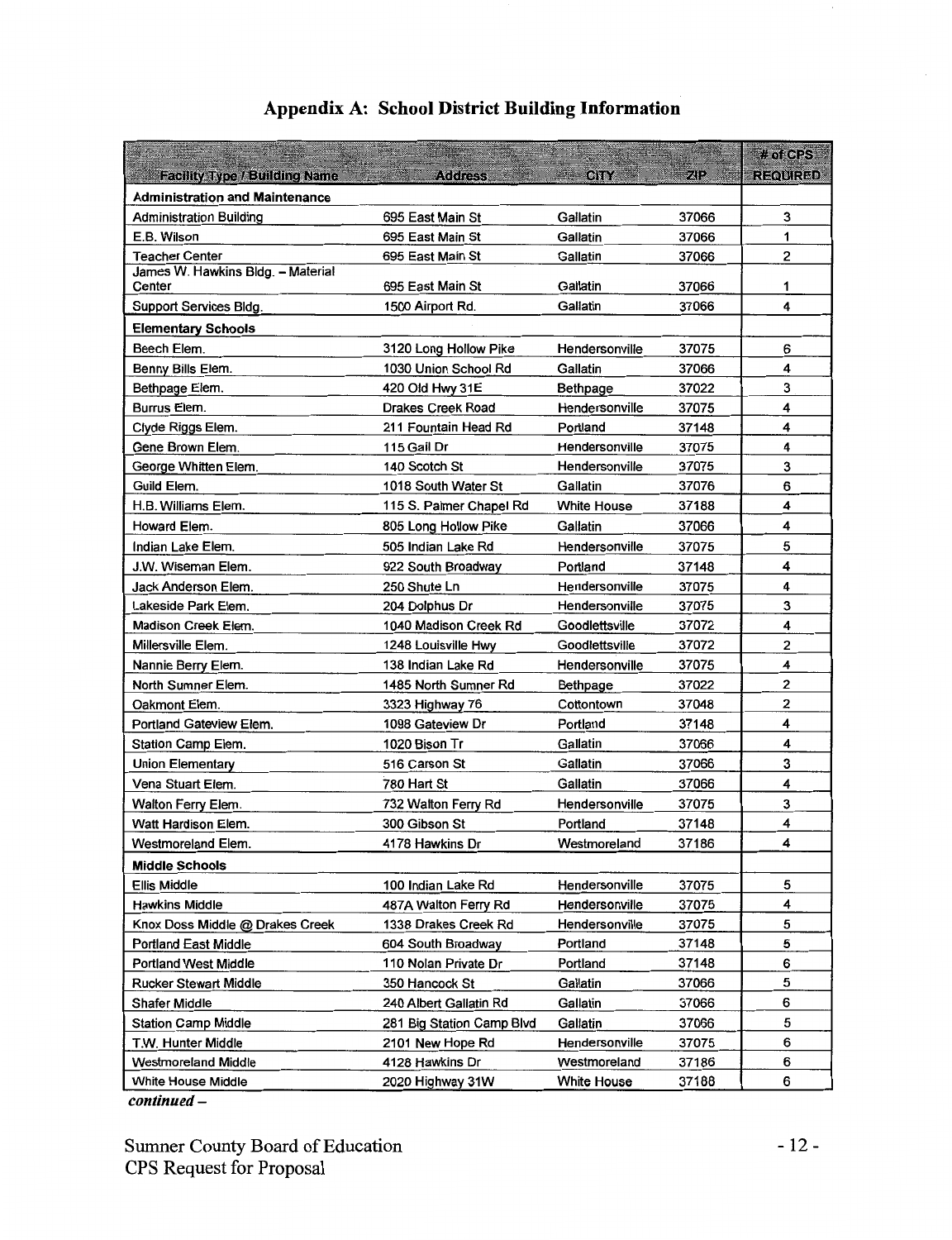| <b>High Schools</b>             |                       |                    |       |    |
|---------------------------------|-----------------------|--------------------|-------|----|
| Beech High                      | 3126 Long Hollow Pike | Hendersonville     | 37075 | 8  |
| <b>Beech High Annex</b>         | 3126 Long Hollow Pike | Hendersonville     | 37075 | 4  |
| <b>Gallatin High</b>            | 700 Dan Herron Dr     | <b>Gallatin</b>    | 37066 | 15 |
| Hendersonville High             | 123 Cherokee Rd       | Hendersonville     | 37075 | 15 |
| Portland High                   | 600 College St        | Portland           | 37148 | 8  |
| <b>Station Camp High</b>        | 1040 Bison Tr         | Gallatin           | 37066 | 15 |
| Westmoreland High               | 4300 Hawkins Dr       | Westmoreland       | 37186 | 8  |
| White House High                | 508 Tyree Springs Rd  | <b>White House</b> | 37188 | 8  |
| <b>White House High Annex</b>   | 508 Tyree Springs Rd  | <b>White House</b> | 37188 | 3  |
| <b>Specialty Schools</b>        |                       |                    |       |    |
| E.B. Wilson - Night High School | 102 Indian Lake Rd    | Hendersonville     | 37075 | 3  |
| Merrol Hyde Magnet              | 128 Township Dr       | Hendersonville     | 37075 | 4  |
| R.T. Fisher Alternative School  | 455 North Bovers St   | Gallatin           | 37066 | 2  |

 $\ddot{\phantom{a}}$ 

 $\bar{z}$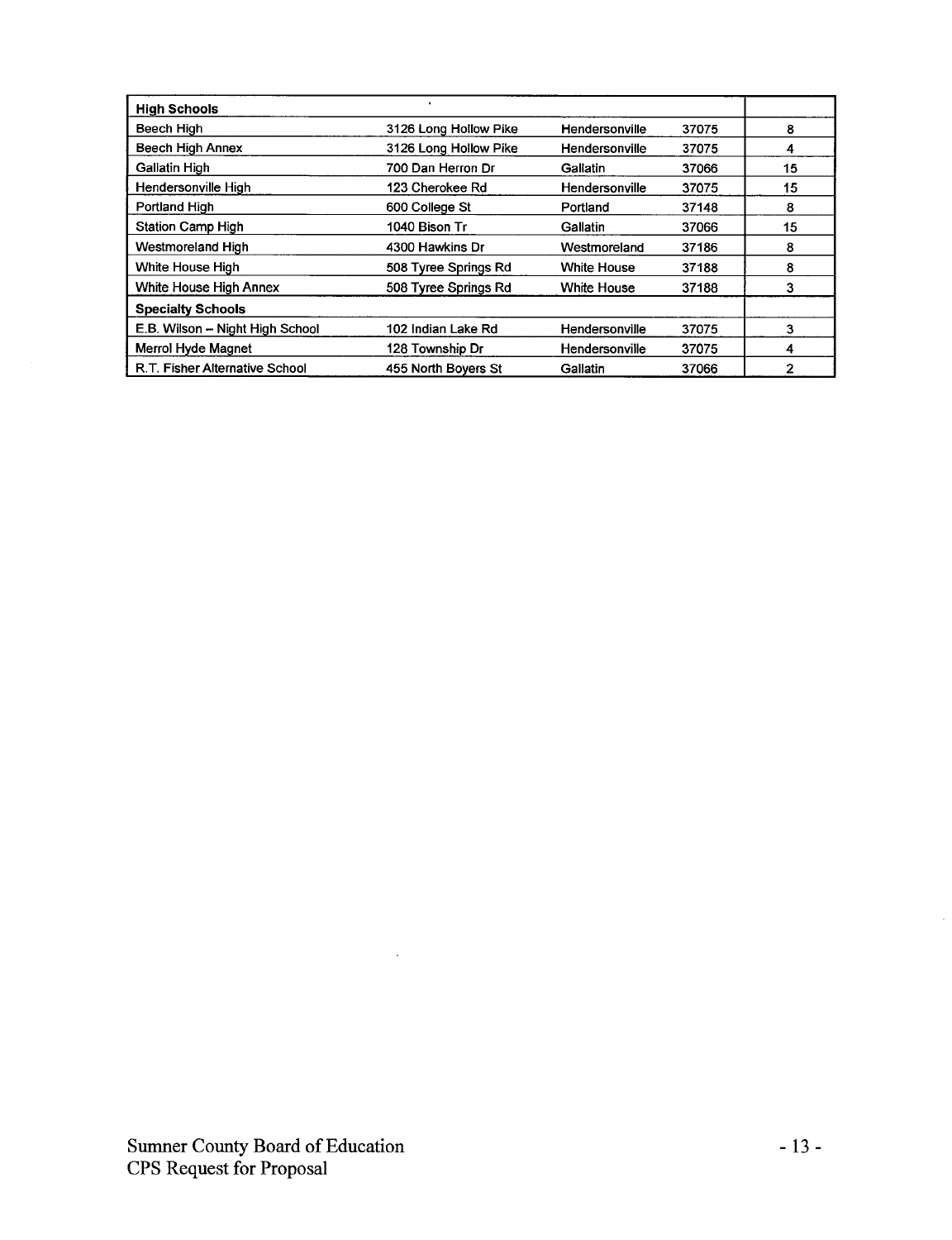## Appendix Bl: Bid Form

## DISPENSER

| <b>Dimensions</b>                                       | Cost | Cost to<br><b>SCBOE</b> | <b>Shipping</b><br>Fee | <b>Maintenance</b><br>Fee | Installation<br>Fee |
|---------------------------------------------------------|------|-------------------------|------------------------|---------------------------|---------------------|
|                                                         |      |                         |                        |                           |                     |
|                                                         |      |                         |                        |                           |                     |
|                                                         |      |                         |                        | <b>YES</b>                | <b>NO</b>           |
| Do you have personnel assigned to complete installation |      |                         |                        | $\frac{1}{2}$             |                     |
| If yes, Cost per Dispenser                              |      | $\frac{1}{2}$           |                        |                           |                     |
|                                                         |      |                         |                        |                           |                     |
|                                                         |      |                         |                        |                           |                     |
| ** Explain any fees**                                   |      |                         |                        |                           |                     |
|                                                         |      |                         |                        |                           |                     |
|                                                         |      |                         |                        |                           |                     |
|                                                         |      |                         |                        |                           |                     |
|                                                         |      |                         |                        |                           |                     |
|                                                         |      |                         |                        |                           |                     |
|                                                         |      |                         |                        |                           |                     |
|                                                         |      |                         |                        |                           |                     |
|                                                         |      |                         |                        |                           |                     |
|                                                         |      |                         |                        |                           |                     |
|                                                         |      |                         |                        |                           |                     |
|                                                         |      |                         |                        |                           |                     |
|                                                         |      |                         |                        |                           |                     |
|                                                         |      |                         |                        |                           |                     |
|                                                         |      |                         |                        |                           |                     |
|                                                         |      |                         |                        |                           |                     |
|                                                         |      |                         |                        |                           |                     |
|                                                         |      |                         |                        |                           |                     |
|                                                         |      |                         |                        |                           |                     |
|                                                         |      |                         |                        |                           |                     |
|                                                         |      |                         |                        |                           |                     |

- continued -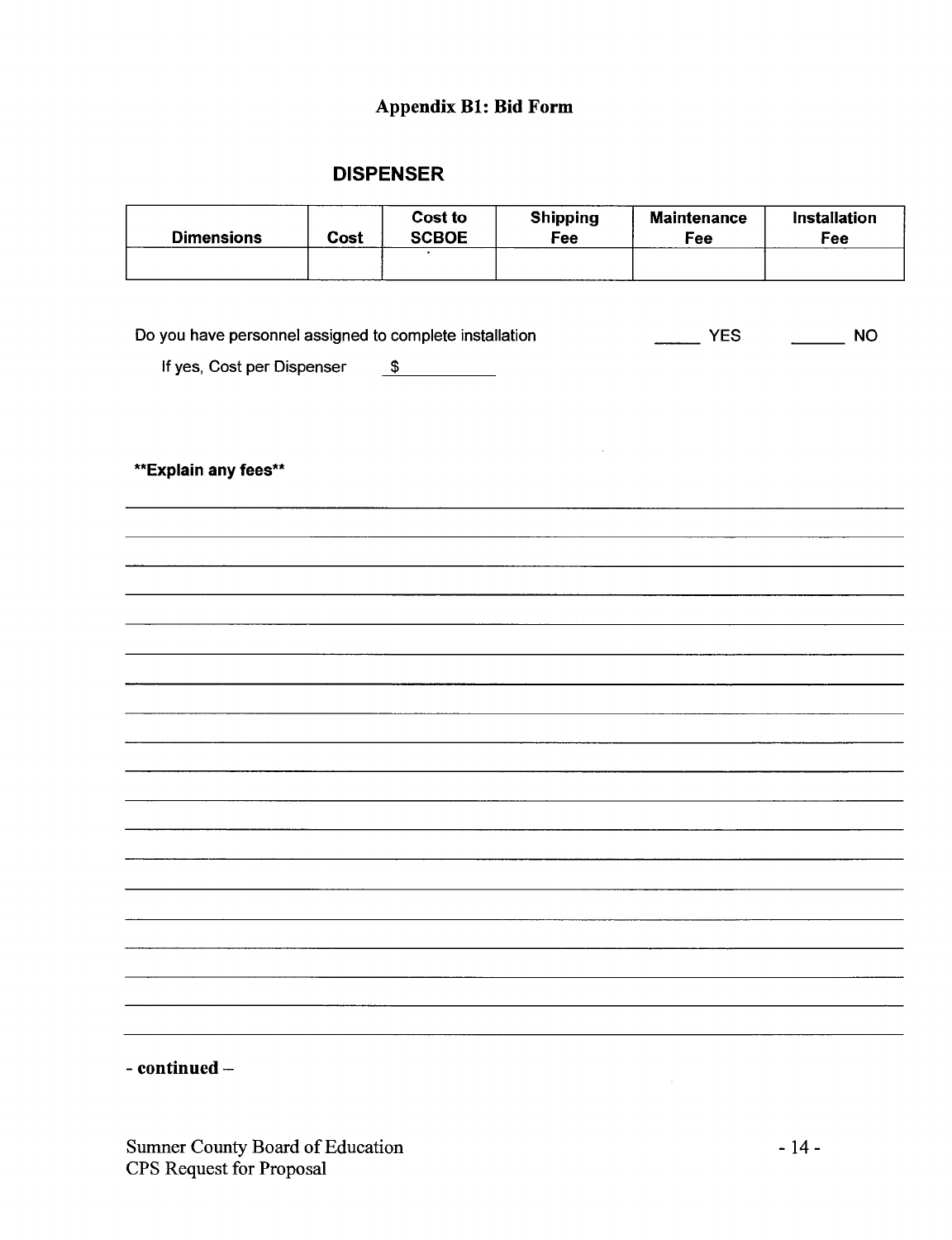## Appendix B2: Bid Form

## CHEMICAL

|          | <b>Chemical</b><br><b>Type &amp; Name</b>           | Container<br><b>Size</b> | Container<br>Cost             | <b>Dilution</b><br>Rate | End - Use<br>Cost | <b>Quarts Made</b><br>per<br>Container | $\overline{\boldsymbol{t}}$<br><b>Containers</b><br>per Case |
|----------|-----------------------------------------------------|--------------------------|-------------------------------|-------------------------|-------------------|----------------------------------------|--------------------------------------------------------------|
| example  | <b>Disinfectant / Cleaner</b><br><b>ABC Cleaner</b> | 1 Quart or<br>32 ounces  | \$12.00 /<br><b>Container</b> | $1/2$ oz. $/$<br>gallon | \$0.19/<br>quart  | 64                                     | 4                                                            |
| required | Disinfectant/Cleaner                                |                          |                               |                         |                   |                                        |                                                              |
| required | pH Neutral Cleaner                                  |                          |                               |                         |                   |                                        |                                                              |
| required | <b>Glass Cleaner</b>                                |                          |                               |                         |                   |                                        |                                                              |
|          |                                                     |                          |                               |                         |                   |                                        |                                                              |
|          |                                                     |                          |                               |                         |                   |                                        |                                                              |
|          |                                                     |                          |                               |                         |                   |                                        |                                                              |
|          |                                                     |                          |                               |                         |                   |                                        |                                                              |
|          |                                                     |                          |                               |                         |                   |                                        |                                                              |
|          |                                                     |                          |                               |                         |                   |                                        |                                                              |
|          |                                                     |                          |                               |                         |                   |                                        |                                                              |

## \*\*\*Alternate Container Sizes and Cost Breakdown\*\*\*

|          | <b>Chemical</b><br><b>Type &amp; Name</b> | Container<br><b>Size</b> | Container<br>Cost | <b>Dilution</b><br>Rate | End - Use<br>Cost | <b>Quarts Made</b><br>per<br>Container | #<br><b>Containers</b><br>per Case |
|----------|-------------------------------------------|--------------------------|-------------------|-------------------------|-------------------|----------------------------------------|------------------------------------|
| required | Disinfectant/Cleaner                      |                          |                   |                         |                   |                                        |                                    |
| required | pH Neutral Cleaner                        |                          |                   |                         |                   |                                        |                                    |
| required | <b>Glass Cleaner</b>                      |                          |                   |                         |                   |                                        |                                    |
|          |                                           |                          |                   |                         |                   |                                        |                                    |
|          |                                           |                          |                   |                         |                   |                                        |                                    |
|          |                                           |                          |                   |                         |                   |                                        |                                    |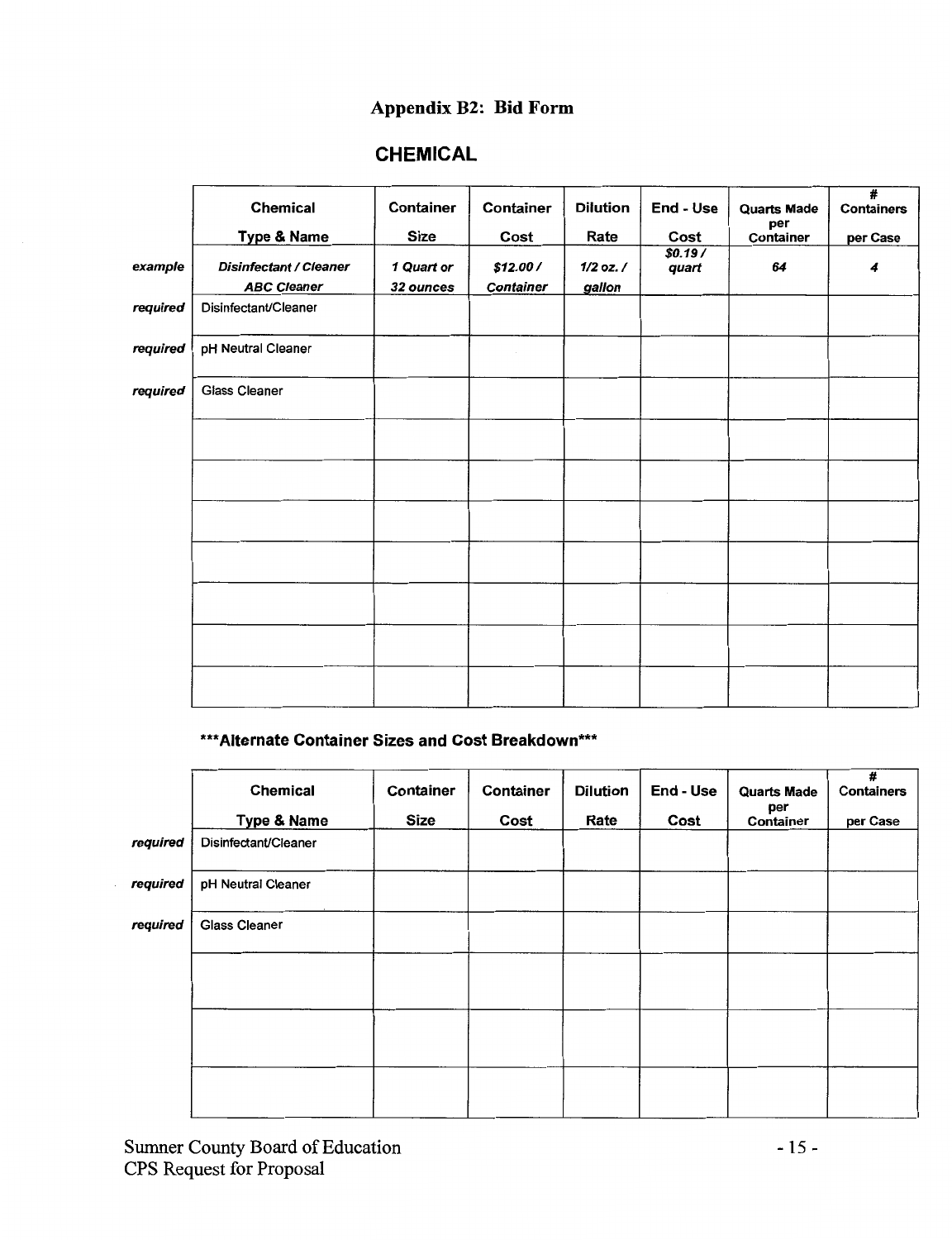## **Appendix B3: Bid Form**

## **SPRAY BOTTLES**

| Do you have Screen-Printed Spray Bottles available?             | <b>YES</b> | <b>NO</b> |
|-----------------------------------------------------------------|------------|-----------|
| Cost per spray bottle                                           |            |           |
| If Screen-Printed Bottles not available, do you have<br>labels? | <b>YES</b> | <b>NO</b> |
| Cost<br><u> 1989 - Johann John Stone, mars et al. (</u>         |            |           |
| <b>NOTES</b>                                                    |            |           |
|                                                                 |            |           |
|                                                                 |            |           |
|                                                                 |            |           |
|                                                                 |            |           |
|                                                                 |            |           |
|                                                                 |            |           |

l,

J.